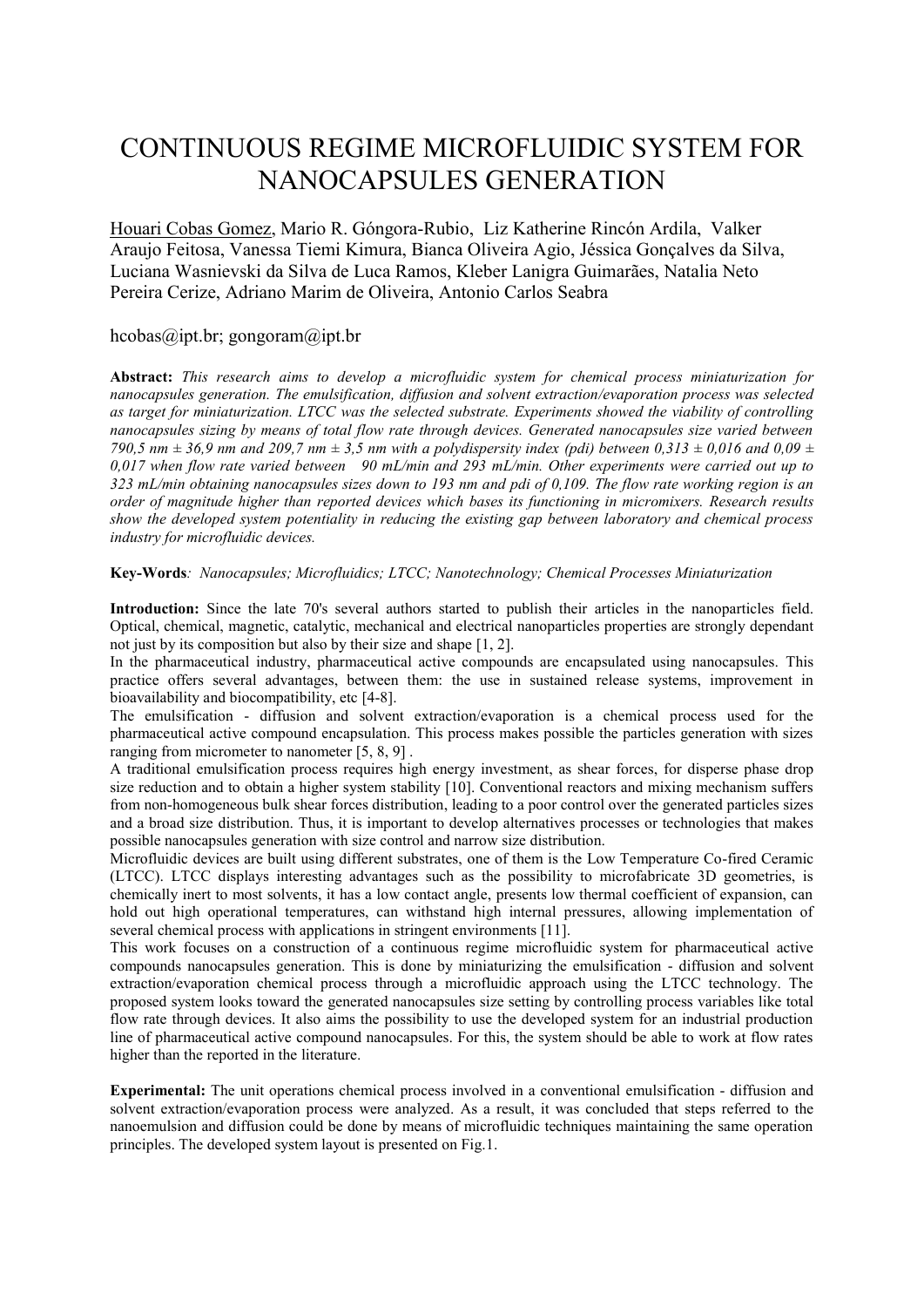

The base microfluidic geometry selected for the emulsion and diffusion steps was the 3D Serpentine, Fig. 1. This geometry makes possible to obtain a similar action to the mechanical agitation. This action propitiates emulsion generation inside the microchannels when used immiscible fluids at the entrance.

The system has three main modules. The first one generates the emulsion. Two reservoirs for aqueous and organic phases, two HPLC pumps, two flow rate sensors, a pressure sensor and the 3D Serpentine micromixer for emulsion generation integrates this module. The second module uses another microfluidic geometry based in 3D Serpentine for solvent diffusion from inside the drop. This module also has a reservoir for deionized water and a pump. Finally, there is the solvent extraction module.

The Fig.1 also shows the materials used for samples preparation. The mixing of chemical components was carried out with magnetic stirring until phases become completely translucent. The preparation temperature for aqueous phase and dilution was 21 °C while for organic phase was 60 °C.

The selected technique for measuring nanocapsules sizes (Tp) and polydispersity index (pdi) was the Dynamic Light Scattering (DLS) using a Nano-ZS equipment.

**Results and discussion:** For system validation, the total flow rate in the emulsion generation module was swept from 10 mL/min to 65 mL/min with 5 ml/min steps while the flow rate ratio between aqueous and organic phases was four. By its time, the flow rate ratio between dilution flow rate and emulsion flow rate was kept constant at 3,5. Experiments without solvent extraction were conducted.

The Fig. 2 shows the nanocapsules sizes and pdi variation as the total system flow rate varies from 90 ml/min to 293 ml/min. It can be seen that a system were nanocapsules sizes are controlled by mean of total flow rate was obtained, which is extremely interesting for process like this. The nanocapsules have a tendency to reduce their sizes as total flow rate through devices increase. Nanocapsules with sizes varying from 790,5 nm  $\pm$  36,9 nm to 209,7 nm  $\pm$  3,5 nm with pdi between 0,313  $\pm$  0,016 and 0,09  $\pm$  0,017 were obtained.

A flow rate increase in a 3D Serpentine micromixer leads to chaotic advection intensification. As a result, there is an increase in the flow streamlines TORÇÃO E ENTRECRUZAMIENTO leading to an increase in the shearing forces. As consequence, there is a tendency to reduce the generated drops sizes in the emulsification stage. The same applies to the dilution stage, where the chaotic advection intensification lead to a better mixing between the emulsion and the dilution liquid, propitiating a higher solvent diffusion rate from inside the emulsion drops to the surrounding liquid.

Tests were done with the system working at total flow rate as high as 323 ml/min and nanocapsules with size of 193 nm and pdi of 0,109 were obtained. This value is an order of magnitude higher than the previously reported in the scientific literature. Higher flow rate were not tested, but the system is not limited to the previously mentioned value. Reducing nanocapsules size as total system flow rate increases is an advantage because turns possible to achieve a higher production rate. This is very interesting when an industrial production scale is desired. To increase even more the production rate, each module could have more than one microfluidic device working in a batch configuration (scale out). The fact to have a microfluidic system working at flow rates in the order of 320 ml/min facilitates the production scale out.